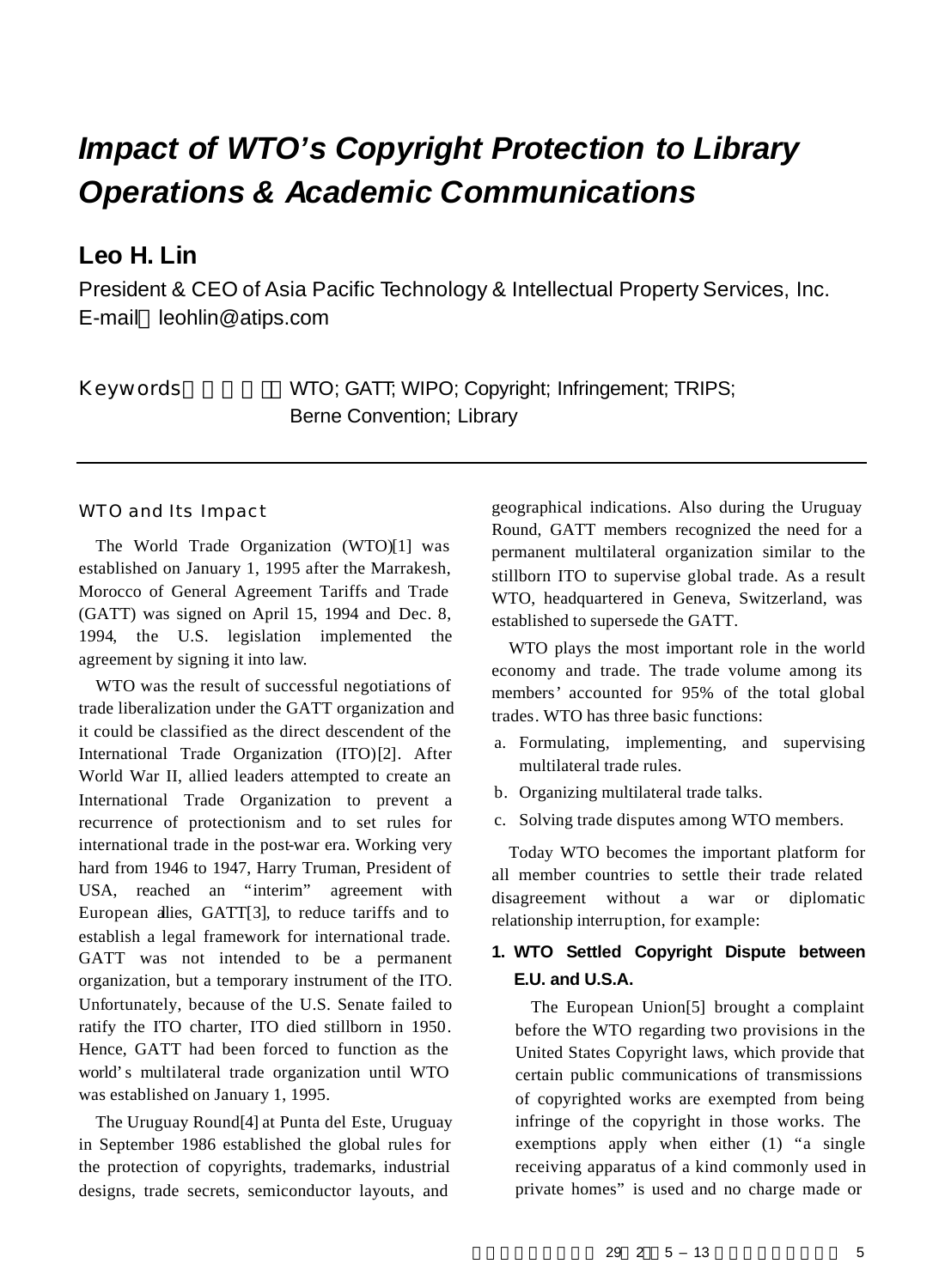further transmission effected (the" home style exception") or (2) the communication is of a transmission or retransmission of a non-dramatic musical work "originated by a radio or television station" or a cable system or satellite carrier and is in relatively small establishments such as shops, bars and restaurants (the "business exception").

EU claimed that these provisions breached the requirement of Article 9 of TRIPS that members of WTO should comply with most of the provisions of the Berne Copyright Convention. Also article 11 of the Berne Convention gives authors of copyrighted works the exclusive right to authorize public distribution and public performance of their works. Article 11 b specifically stated that authors of literary or artistic works (defined so as to include musical works) have the exclusive right of authorizing communication to the public by loud speakers or similar instruments of radio transmissions of their work. EU claimed that the U.S. law permitted such public distribution of copyrighted works without the consent of the authors of the works.

The United States argued that the U.S. law was consistent with TRIPS because Article 13 permitted exceptions from the general requirement to apply the substantive provisions of the Berne Convention in "special cases, which do not conflict with the normal exploitation of the work and do not unreasonably prejudice the legitimate interests of the right holder". The position of the United States was that exceptions set out in the U.S. Copyright law fell within what was permitted by Article 13 of TRIPS. Furthermore, the United States argued that it was an accepted practice under the Berne Convention to permit minor exceptions from its rules and Article 13 of TRIPS "clarifies and articulates the scope of minor exceptions doctrine".

After consideration of the legislative history of various amendments to the Berne Convention and after recourse to the Vienna Convention on the law of Treaties, the Dispute Resolution Panel concluded that a minor exceptions doctrine formed part of the "context" of Article 11 and 11 b of the Berne Convention. The panel went on to stated that there was no reason why this doctrine

should not also carried over into TRIPS by virtue of Article 9 of TRIPS having incorporated the relevant parts of the Berne Convention into TRIPS.

However, the panel also proposed that the United States should be requested to amend its law to bring it into compliance with TRIPS insofar as the business exemption was concerned. After arbitration, the United States was given until June 15, 2002 to amend its law.

## **2. Washington blew WTO whistle on Japanese copyright protections for music**[6]

Japanese policy of honoring copyright protections for music recorded only started from 1971, which had led Washington to file a complaint with WTO seeking to alter that policy. The Clinton administration alleged that Japanese's failure to grant copyright protection to recorded works produced from 1946 through 1970 by singers, musicians, and recording companies violated the 1971 Berne Copyright convention to which Japan had acceded. Although the Berne treaty had no enforcement mechanism, relevant sections of a 1995 auxiliary agreement to the 1993 Uruguay Round accord went into force January 1, 1996, which remedied that situation. The sections provided new international rules for intellectual property protections.

Washington took the advantage by using the WTO dispute-settlement mechanism to address this long-standing disagreement with Tokyo. Japanese officials believed that Japanese's interpretations of the relevant Uruguay Round articles and the Berne convention legally were sound and were capable of preventing in the WTO adjudication. However, these officials feared that such a victory for Japan could have serious consequences for the effort by industrial countries to expand intellectual property rights globally. U.S. representative alleged that the limited coverage costs American singers, musicians and recording companies as much as USD\$ 500 M annually in royalties and licensing fees. Western music from the 1950s through the 1970s was highly popular in Japan but not covered by the Japanese copyright law. Japanese allowed domestic firms to create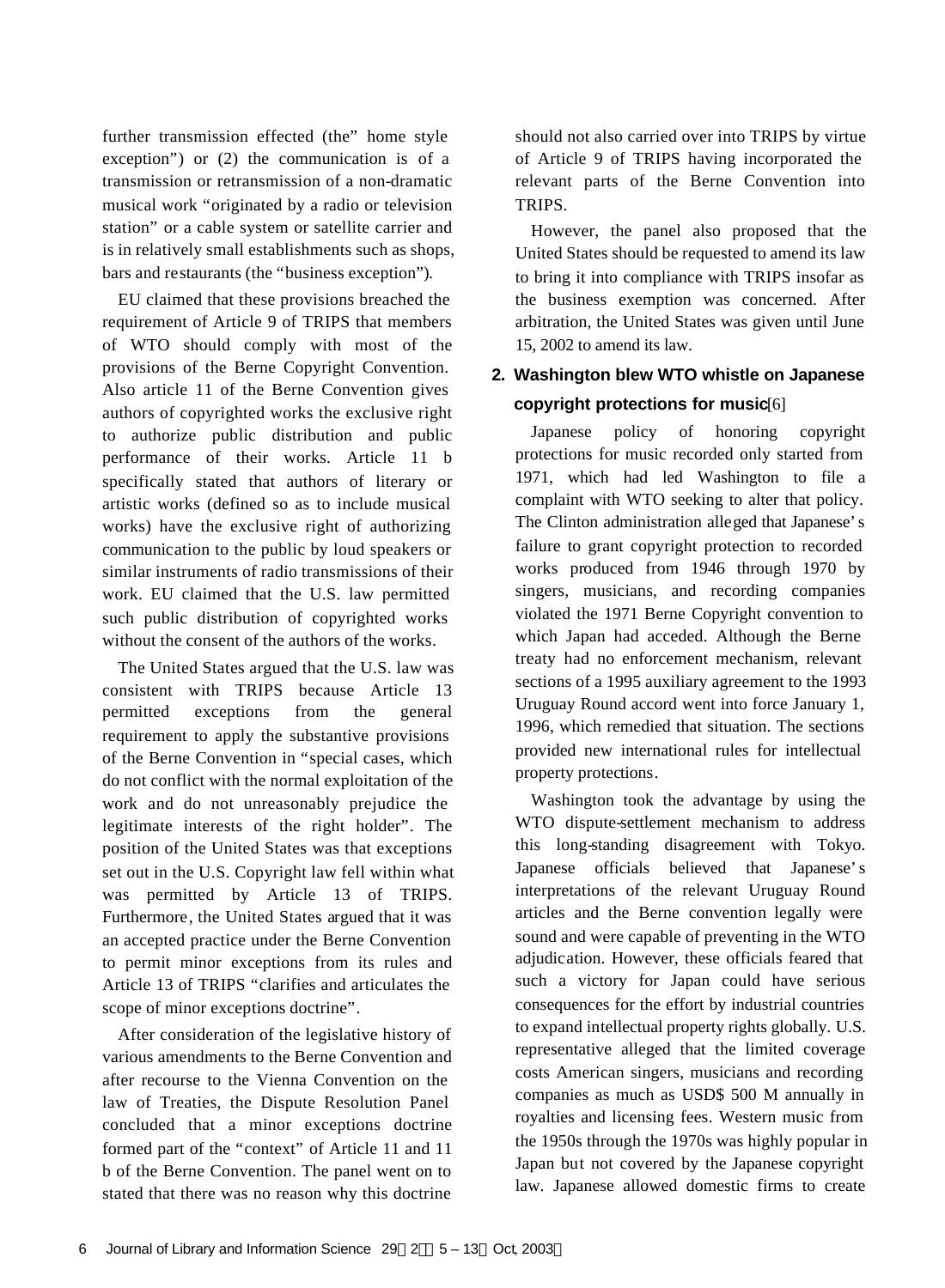collections of such unprotected works and does not require them to pay royalties or licensing fees to the artists or recording firms. Such back-catalog collections were popular in Japan not only because of their content and quality but also because of their low price. Japanese did give 50 years of protection to lyricists and composers but not to signers, musicians, and recording companies so-called neighboring rights.

TRIPS Article 14.5, according to the U.S. view, requires WTO members to protect sound recordings for 50 years prior to the implementation of the agreement, in other words from January 1, 1946 onward. Echoing this logic, the European Commission announced that it, too, formally asked Japan to amend its copyright protection to extend their U.S. counterparts' concern about royalties since the work of many popular European groups, such as the Beatles and the Rolling Stones, are mainly unprotected in Japan.

Japan had countered TRIPS Article 70:2, which directed governments to fulfill obligations listed in Article 18 of the Berne Copyright Convention, and also gave governments some discretion in the degree of retroactive protection they could grant under the Berne Convention.

However, WIPO expressed that a country acceding to the convention "is not allowed to refuse protection to a work the country of origin of which is a country party to the Convention merely because it does not restore protection to domestic-origin works."

The WIPO opinion also asserted that Article 18 required signatories to restore copyright protection to a work if that protection had not expired in the country of origin as long as that country also adheres to the convention.

#### International Copyright Law

Copyright is no longer a regional rule or regulations by individual government. The Berne Convention[7] had been an international treaty standardizing copyright protections since 1886. In 1994 a "General Agreement on Tariffs and Trade" (GATT) was signed by 117 countries, and the World Trade Organization (WTO) was created in Geneva, Switzerland, to enforce

compliance of the agreement. GATT includes a section covering copyrights called the "Trade-Related Aspects of Intellectual Property" (TRIPS).

Member countries of WTO had amended their own laws to be consistent with GATT by the "Uruguay Round Agreements Act". (URAA) since 1994. However, copyright protection still varies greatly from country to country.

For the copyright protection, there are international agreements such as the following, which cover all requirements and common regulations:

1. The Universal Copyright Convention:

The Universal Copyright Convention[8] as signed at Geneva on 6 September 1952 (hereinafter called "the 1952 Convention"). Each Contracting State undertakes to provide for the adequate and effective protection of the rights of authors and other copyright proprietors in literary, scientific, and artistic works, including writings, musical, dramatic and cinematographic works, and paintings, engravings and sculpture.

2. The Geneva Phonograms Convention:

The "Geneva Phonograms Convention"[9] is the Convention for the Protection of Producers of Phonograms against Unauthorized Duplication of Their Phonograms, concluded at Geneva, Switzerland, on October 29, 1971.

3. The Berne Convention:

The Berne Convention on Literary and Artistic Works was originally proposed on September 9, 1886 and it was completed at Paris on May 4, 1896. It was revised later at Berlin on November 13, 1908 and completed at Berne on March 20, 1914. Later on, several revisions were conducted at Rome , on June 2, 1928; at Brussels on June 26, 1948; at Stockholm on June 14, 1967; and at Paris on July 24, 1971. It was amended on Oct. 2, 1979.

The expression "literary and artistic works" shall include every production in the literary, scientific, and artistic domain, whatever may be the mode or form of its expression, such as books, pamphlets and other writings; lectures, addresses, sermons and other works of the same nature;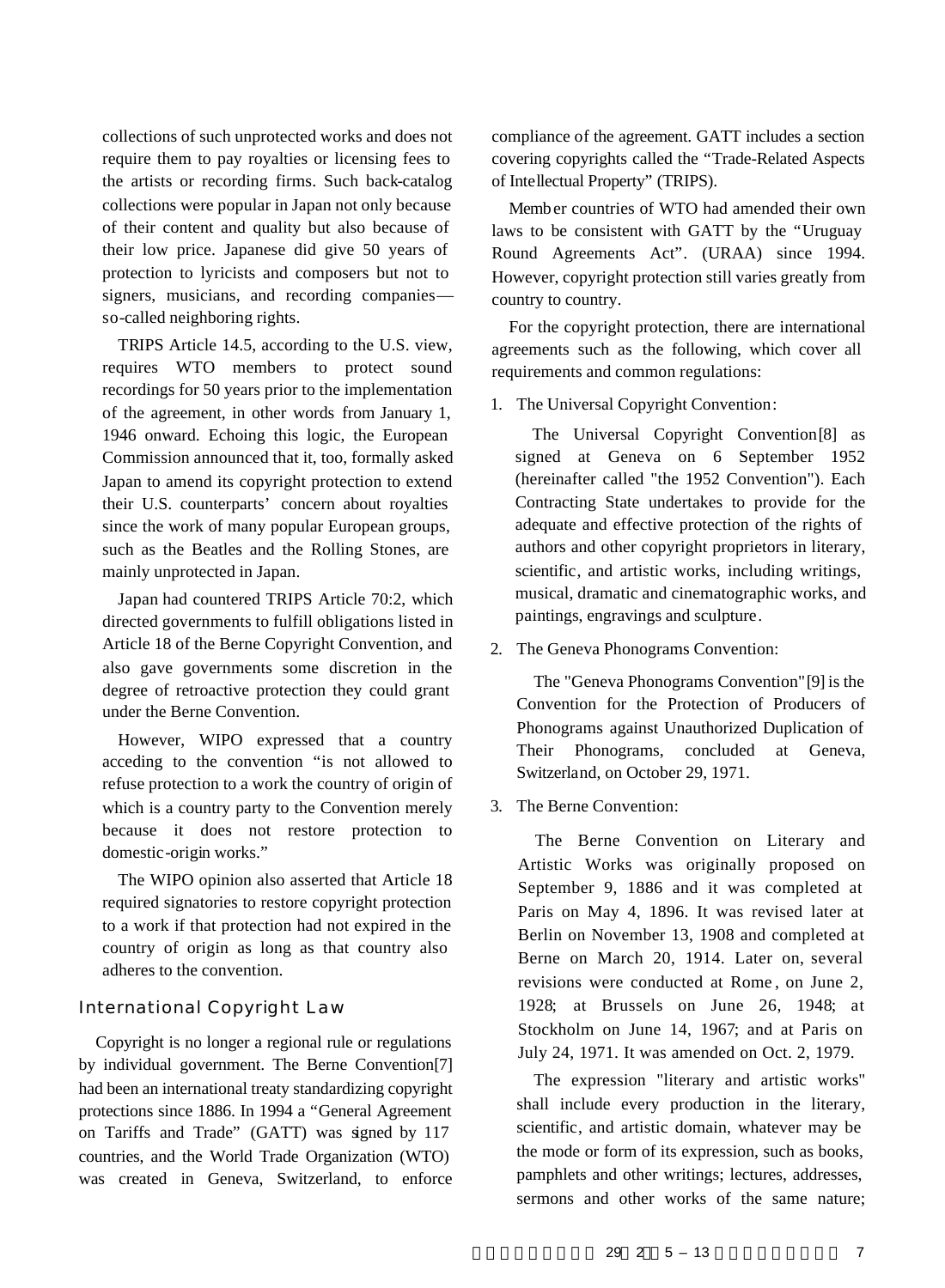dramatic or dramatic-musical works; choreographic works and entertainments in dumb show; musical compositions with or without words; cinematographic works to which are assimilated works expressed by a process analogous to cinematography; works of drawing, painting, architecture, sculpture, engraving and lithography; photographic works to which are assimilated works expressed by a process analogous to photography; works of applied art; illustrations, maps, plans, sketches and three-dimensional works relative to geography, topography, architecture or science.

Translations, adaptations, arrangements of music and other alterations of a literary or artistic work shall be protected as original works without prejudice to the copyright in the original work.

4. The WTO Agreement:

WTO's agreements are often called the Final Act of the 1986–1994 Uruguay Round of trade negotiations, although strictly speaking, the Final Act is the first of all agreements. It stipulates that members shall comply with Articles 1 through 21 of the Berne Convention (1971) and the Appendix thereto. Copyright protection shall extend to expressions but not to ideas, procedures, and methods of operation or mathematical concepts as such. Computer programs, whether in source or object code, shall be protected as literary works under the Berne Convention (1971). Compilations of data or other material, whether in machine readable or other form, which by reason of the selection or arrangement of their contents constitute intellectual creations shall be protected as such. Such protection, which shall not extend to the data or material itself, shall be without prejudice to any copyright subsisting in the data or material itself. The TRIPS Deal obliges the WTO Cartel members to make certain notifications to the Council for TRIPS. These notifications facilitate the Council's work of monitoring the operation of the Deal and promote the transparency of Members' policies on intellectual property protection.

#### 5. The WIPO Copyright Treaty:

The "WIPO Copyright Treaty"[10] is the WIPO Copyright Treaty concluded at Geneva, Switzerland, on December 20, 1996. It recognizes the need to introduce new international rules and clarify the interpretation of certain existing rules in order to provide adequate solutions to the questions raised by new economic, social, cultural, and technological developments. It also realizes the profound impact of the development and convergence of information and communication technologies on the creation and use of literary, and artistic works. So WIPO emphasizes the outstanding significance of copyright protection as an incentive for literary and artistic creation.

WIPO addresses the need to maintain a balance between rights of authors and the larger public interest, particularly education, research and access to information, as reflected in the Berne Convention. This Treaty is a special agreement within the meaning of Article 20 of the Berne Convention for the Protection of Literary and Artistic Works, as regards Contracting Parties that are countries of the Union established by that Convention. This Treaty shall not have any connection with treaties other than the Berne Convention, nor shall it prejudice any rights and obligations under any other treaties

6. The WIPO Performances and Phonograms Treaty:

The "WIPO Performances and Phonograms Treaty" is the WIPO Performances and Phonograms Treaty concluded at Geneva, Switzerland, on December 20, 1996.

These international agreements were converging into the WTO agreement or were used as the base for the WTO agreement. However, WIPO is the one international body, which is the key to resolve any new issues. WIPO is also providing WTO with the most up-to-date interpretations or trying to resolve any new disputes with research or try to get solution through international conference to find an agreeable solution for dispute settlement.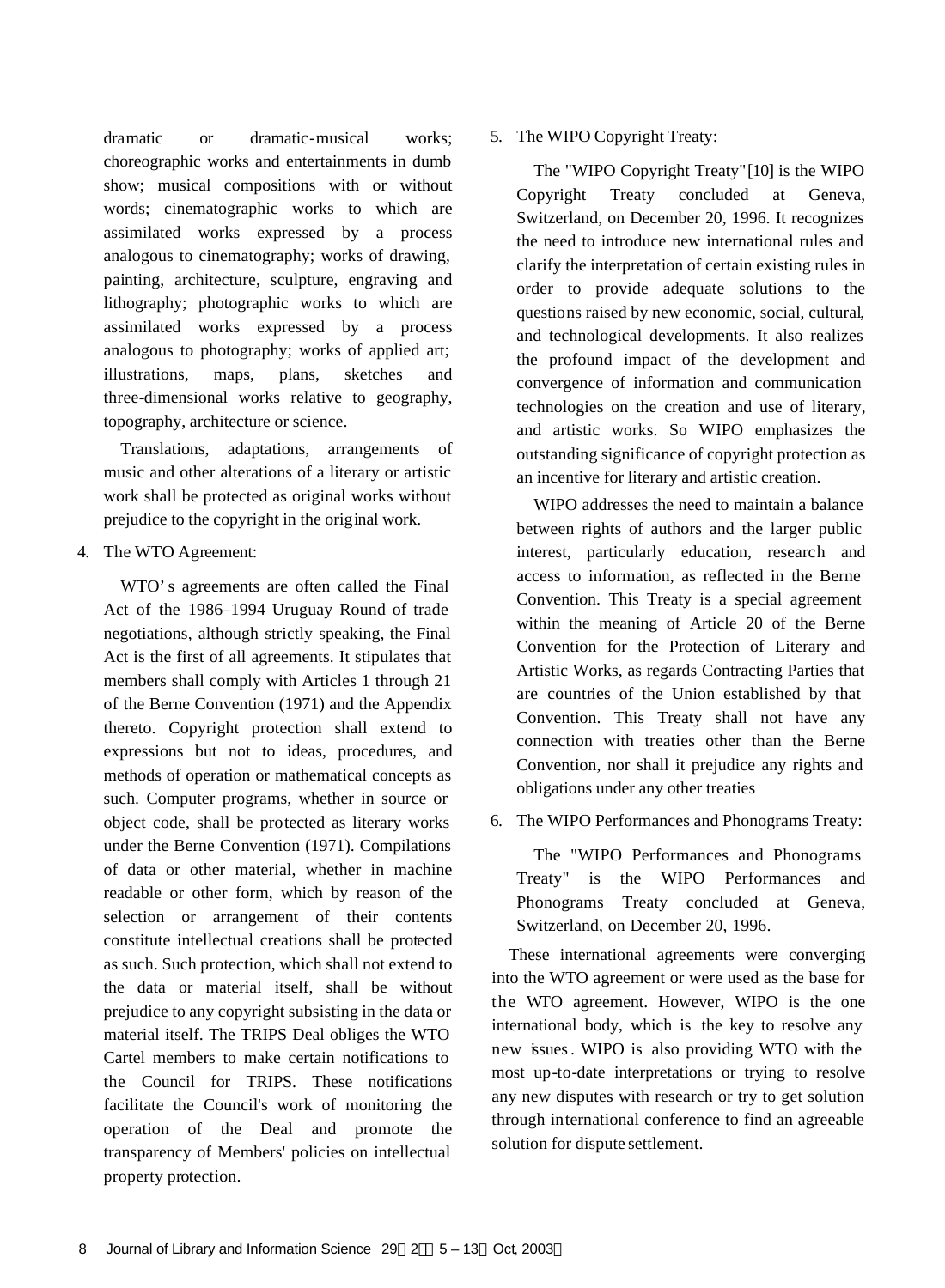#### Copyright Protection

Copyright is the exclusive right of the author to decide about his or her work that can be reproduced or made available to the public, it is the legal system that protects authors' rights; a part of the immaterial rights system. Copyright was "born" in 1709; it is a man-made, not a natural phenomenon! It was created to protect and stimulate intellectual production by governments or authorities.

Copyright protection subsists in original works of authorship fixed in any tangible medium of expression, now known or later developed, from which they can be perceived, reproduced, or otherwise communicated, either directly or with the aid of a machine or device. Works of authorship include the following categories: Literary works; Musical works, including any accompanying words; Dramatic works, including any accompanying music; Pantomimes and choreographic works; Pictorial, graphic, and sculptural works; Motion pictures and other audiovisual works; Sound recordings; and Architectural works.

However, as shown in the above section there is never any hints or any implications that copyright protection for an original work of authorship extend to any idea, procedure, process, system, method of operation, concept, principle, or discovery, regardless of the form in which it is described, explained, illustrated, or embodied in such work.

The copyright in a compilation or derivative work extends only to the material contributed by the author of such work, as distinguished from the preexisting material employed in the work, and does not imply any exclusive right in the preexisting material. The copyright in such work is independent of, and does not affect or enlarge the scope, duration, ownership, or subsistence of, any copyright protection in the preexisting material.

In the United States of America[11], published Works are subject to protection under these following conditions:

1. On the date of first publication, one or more of the authors is a national or domiciliary of the United States, or is a national, domiciliary, or sovereign authority of a treaty party, or is a stateless person, wherever that person may be domiciled; or

- 2. The work is first published in the United States or in a foreign nation that, on the date of first publication, is a treaty party; or Copyright subsists, in restored works, and vests automatically on the date of restoration. Any work in which copyright is restored under this section shall subsist for the remainder of the term of copyright that the work would have otherwise been granted in the United States if the work never entered the public domain in the United States. The fair use of a copyrighted work, including such use by reproduction in copies or phonorecords or by any other means, for purposes such as criticism, comment, news reporting, teaching (including multiple copies for classroom use), scholarship, or research, is not an infringement of copyright. In determining whether the use made of a work in any particular case is a fair use these following factors to be considered shall include:
	- The purpose and character of the use, including whether such use is of a commercial nature or is for nonprofit educational purposes;
	- $\bullet$  The nature of the copyrighted work;
	- The amount and substantiality of the portion used in relation to the copyrighted work as a whole;
	- The effect of the use upon the potential market for or value of the copyrighted work.

## Copyright Obligation for Library and Educational Institutions

Libraries[12] are unique social organizations dedicated to providing the broadest range of information and ideas to the public, regardless of age, religion, social status, race, gender or language. The long library tradition of intellectual freedom and equitable access to information and cultural expression form the basis for assuring that library goals are achieved.

Libraries of all types from national, state and research institutions to local public and school libraries form an interrelated network, which serve the citizenry. The well being of libraries is essential in ensuring access to the full range of human expression and providing individuals with the skills necessary to access and use these contents.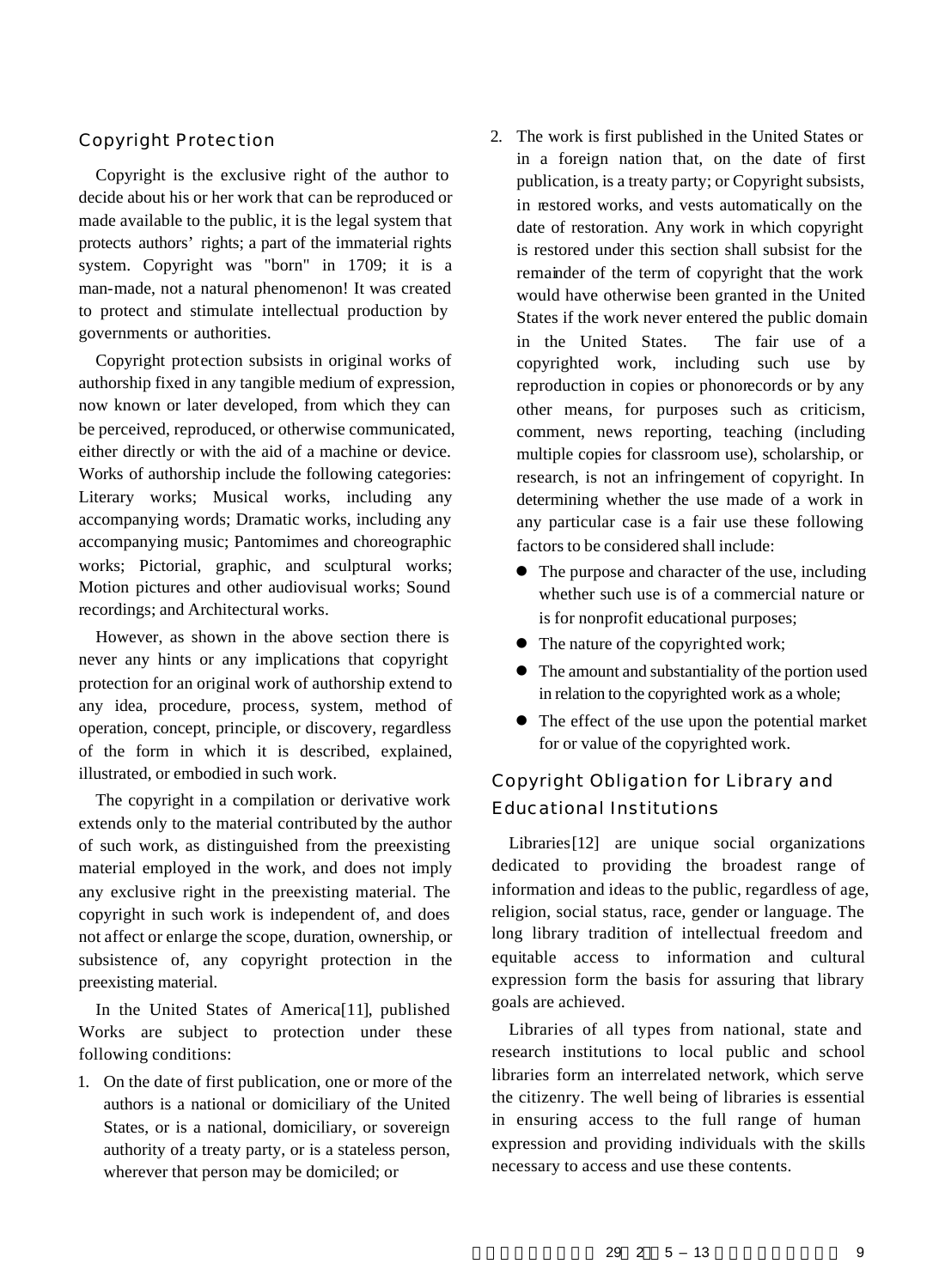The General Agreement on Trade in Services (GATS)[13] implemented at that time exempted services supplied in the exercise of governmental authority but ambiguously excluded from the definition of governmental authority any service supplied on a commercial basis, not in competition with one or more service suppliers. Libraries were not included in the past GATS Agreement and would most certainly be included in the new Agreement unless specifically exempted. Libraries, museums, and archives, as well as health services and education, are potentially affected by the World Trade Organization Millennium Round, specifically relating to the General Agreement on Trade in Services (GATS).

Following areas were of concern as new GATS agreement is discussed:

- 1. Proposed changes to GATS will open up all aspects of the economy to international competition, including libraries.
- 2. Privatization of libraries may result from the proposals for expansion of the GATS Agreement.
- 3. Possible guarantee of the right of international, for-profit library services and suppliers to set-up in any member state and compete against publicly funded libraries.
- 4. Sub-Central governments, state/provincial, municipal, regional governments and their various management boards would be included in any agreements agreed to by the member state.
- 5. The Market Access has two clauses that ban (A) measures which restrict or require specific types of legal entity or joint venture through which a service supplier may supply a service; and (B) limitations on the participation of foreign capital in terms of the maximum percentage limit on foreign shareholding or the total value of individual or aggregate foreign investment. These two clauses could prevent local communities from keeping their library services in the public or non-profit sector.
- 6. Professional standards could come under challenge as a trade barrier. Article VI of the

GATS deals with how domestic regulation could have to be changed to accommodate the overarching goal of trade liberalization in services. The Council for Trade in Service is empowered to set up review panels to assess whether qualification requirements and procedures, technical standards and licensing requirements constitute unnecessary barriers to trade in services.

#### Changes in Library Work[14]

Since the invention of computer and Internet communications, copying becomes easier and has higher quality - piracy and other infringements of copyright gets easier. The importance of information, knowledge and culture businesses are growing (especially in the area of film and music production). For exa mple, about 4% of BNP is produced via copyrighted products in the Nordic countries. Copyright regulations have a direct impact to big business. The demand for a strong world wide copyright legislation has been seen as WTO's top issue.

 Libraries buy no mo re physical objects like books or cassettes, because they could directly access the web and other digital resources (web journals, databases etc.). Libraries would be required to obtain license agreements regarding the use of electronic sources from right-owners. Librarians must learn to choose, evaluate and compare web documents as a part of the collection. All librarians would be required to learn Contracts and contract laws; they also need negotiation skills to manage the libraries in the  $21<sup>st</sup>$  century.

 Libraries to collect bibliographic and metadata produced by different actors, and combine them to high-level, covering open access catalogues. General changes which also are affecting libraries, such as hyperlinks, so it would be easier to move from one document to another and to provide the communication access and continuing up-dating.

## The Legal Basis to Protect the Public Library Operation

For the library system to survive, WTO would have to establish certain legal basis to protect the system. It was understood that the following items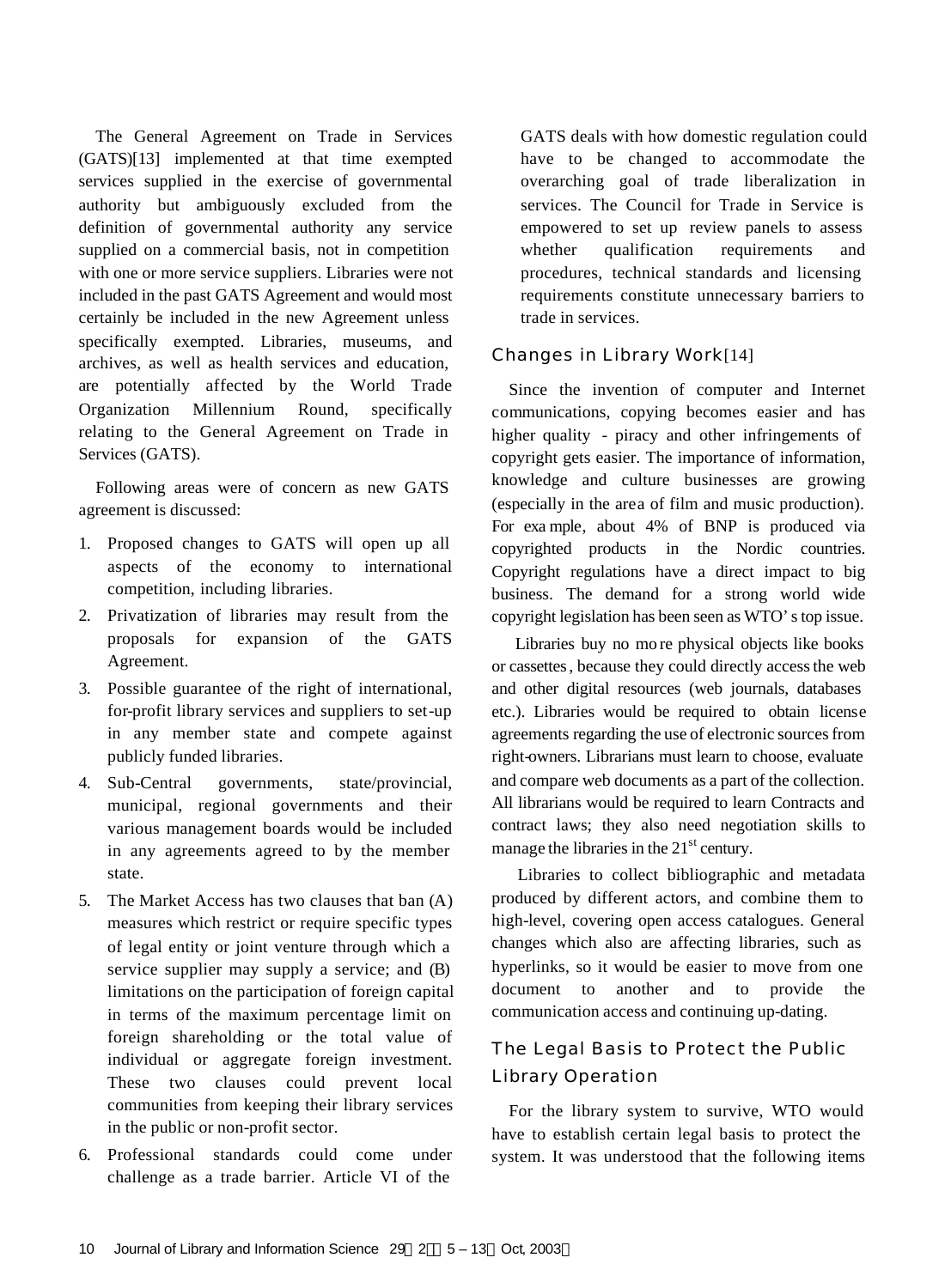should be addressed for future operations of libraries around the world:

- 1. The copyright law and the library exemptions to the author's exclusive rights.
- 2. The lending right, e.g. in the form of exhaustion of the exclusive rights in the first sale, can be completed with a Public Lending Right system.
- 3. The exemptions in the copyright law for private use, research and education, handicapped etc.
- 4. For the rest of materials: licenses.

## International Federation of Library Association (IFLA)

IFLA regards the WTO as one dimension of a multitude of efforts to enrich corporations by forcing public services into the private sector through privatization, budget reductions or international trade agreements. By permitting the private sector to compete with libraries and educational institutions, it would be to undermine their tax-supported status.

The liberalized trade treaties under WTO force equal, or national treatment, which requires that all "competitors" be treated equally. Tax subsidies for services for which there is private sector competition are likely to be found to be in violation of this requirement. Without tax support, IFLA considers that the library's role as a democratic institution, making available the widest range of material reflecting the diversity of society, will be compromised.

Publicly funded libraries are part of the cultural sector. They are involved in encouraging the development and promotion of cultural products, particularly literature, and the preservation and dissemination of those products. IFLA would like to see that Libraries should be part of protections proposed for culture and should support and be part of any possible separate treaty, which allows special consideration for cultural goods and services in international trade.

While supporting the right of WTO member states to promote and nurture national culture, IFLA opposes any obstacles to the free flow across international borders of legally produced information and cultural content normally collected or distributed by libraries. IFLA opposes tariffs or other duties or taxes on the importation of print on paper or digital content. Such measures have the potential to stifle intellectual freedom.

IFLA is opposed to the expansion of the GATS agreement; it will concentrate on a separate agreement/exemption for libraries and cultural organizations while continuing to push for protection of the broadly defined public sector.

## No Infringement of Copyright for a Library

It is not an infringement of copyright for a library or archives, or any of its employees acting within the scope of their employment, to reproduce no more than one copy or phonorecord of a work, or to distribute such copy or phonorecord, under these conditions specified as:

- 1. The reproduction or distribution is made without any purpose of direct or indirect commercial advantage;
- 2. The collections of the library or archives are open to the public, or
- 3. Available not only to researchers affiliated with the library or archives or with the institution of which it is a part, but also to other persons doing research in a specialized field; and
- 4. The reproduction or distribution of the work includes a notice of copyright that appears on the copy or phonorecord that is reproduced under the provisions of this section, or includes a legend stating that the work may be protected by copy-right if no such notice can be found on the copy or phonorecord that is reproduced under the provisions of this section.

### Liability for Copyright Infringement

If there is a display such as "the making of a copy may be subject to the copyright law" on the reproducing equipment for the unsupervised use of the reproducing equipment located on its premises, then no liability for copyright infringement should be imposed upon a library or archives or its employees according to most of international copyright agreements. A person who uses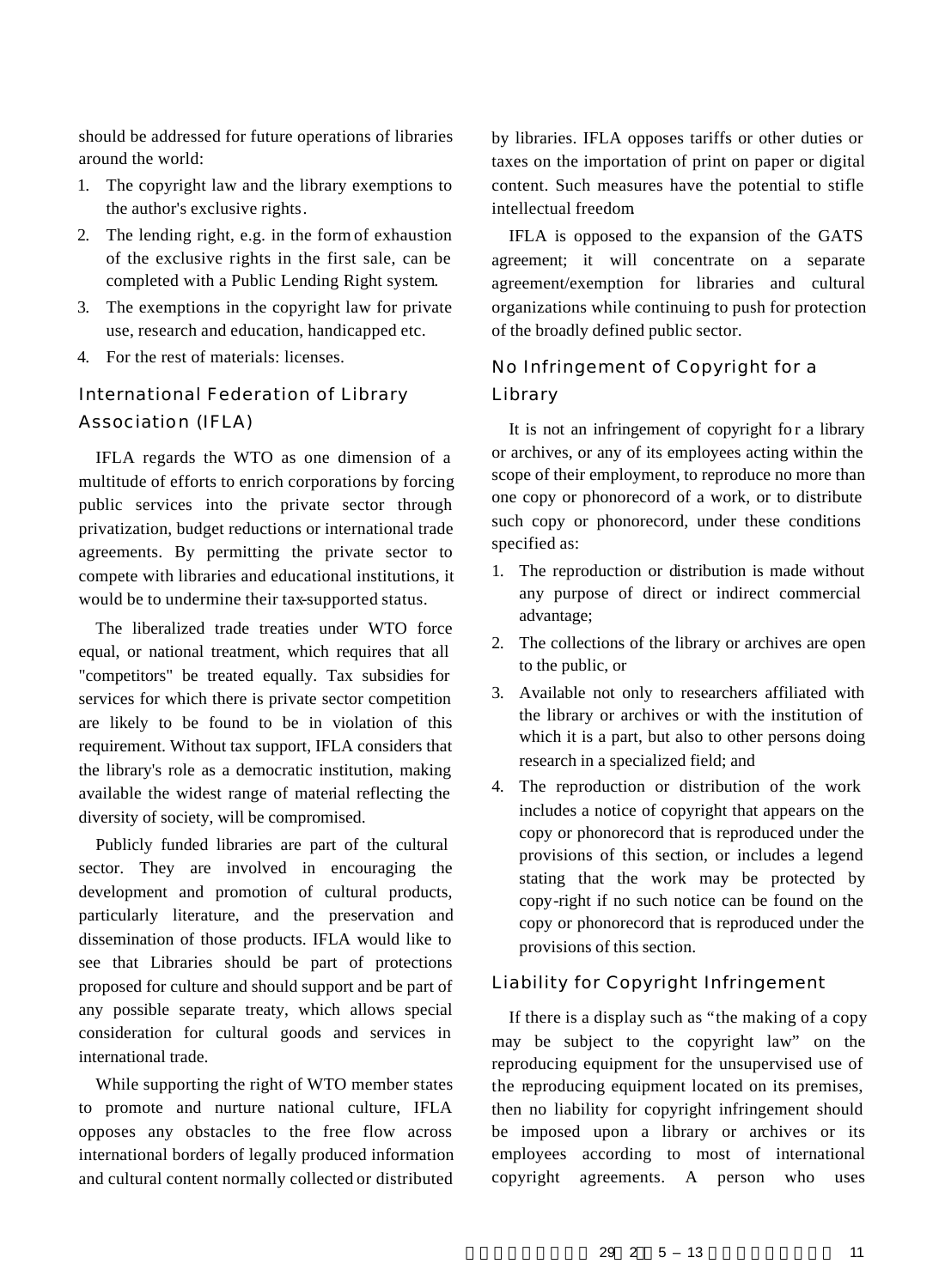reproducing equipment or who requests a copy or phonorecord in the library, the library should not have the liability for copyright infringement for any such act, or for any later use of such copy or phonorecord. Such rights of reproduction and distribution extend to the isolated and unrelated reproduction or distribution of a single copy or phonorecord of the same material on separate occasions, but do not extend to cases where the library or archives, or its employee is aware or has substantial reason to believe that it is engaging in the related or concerted reproduction or distribution of multiple copies or phonorecords of the same material, whether made on one occasion or over a period of time, and whether intended for aggregate use by one or more individuals or for separate use by the individual members of a group.

#### Not Infringements of Copyright:

Following activities are considered as not infringement of copyright by international standard (especially in USA):

- 1. Performance or display of a work by instructors or pupils in the course of face-to-face teaching activities of a nonprofit educational institution, in a classroom or similar place devoted to instruction, unless, in the case of a motion picture or other audiovisual work, the performance, or the display of individual images, is given by means of a copy that was not lawfully made under this title, and that the person responsible for the performance knew or had reason to believe was not lawfully made;
- 2. Performance of a nondramatic literary or musical work or display of a work, by or in the course of a transmission, if-
	- (A) The performance or display is a regular part of the systematic instructional activities of a governmental body or a nonprofit educational institution; and
	- (B) The performance or display is directly related and of material assistance to the teaching content of the transmission; and
	- (C) The transmission is made primarily for-
		- (a) Reception in classrooms or similar places normally devoted to instruction, or
- (b) Reception by persons to whom the transmission is directed because their disabilities or other special circumstances prevent their attendance in classrooms or similar places normally devoted to instruction, or
- (c) Reception by officers or employees of governmental bodies as a part of their official duties or employment;
- 3. Performance of a nondramatic literary or musical work or of a dramatic-musical work of a religious nature, or display of a work, in the course of services at a place of worship or other religious assembly;
- 4. Performance of a nondramatic literary or musical work otherwise than in a transmission to the public, without any purpose of direct or indirect commercial advantage and without payment of any fee or other compensation for the performance to any of its performers, promoters, or organizers, if-
	- (A) There is no direct or indirect admission charge; or
	- (B) The proceeds, after deducting the reasonable costs of producing the performance, are used exclusively for educational, religious, or charitable purposes and not for private financial gain, except where the copyright owner has served notice of objection to the performance under the following conditions;
		- (a) the notice shall be in writing and signed by the copyright owner or such owner's duly authorized agent; and
		- (b) the notice shall be served on the person responsible for the performance at least seven days before the date of the performance, and shall state the reasons for the objection; and
		- (c) the notice shall comply, in form, content, and manner of service, with require -ments that the Register of Copyrights shall prescribe by regulation;

The secondary transmission of a performance or display of a work embodied in a primary transmission is not an infringement of copyright if-